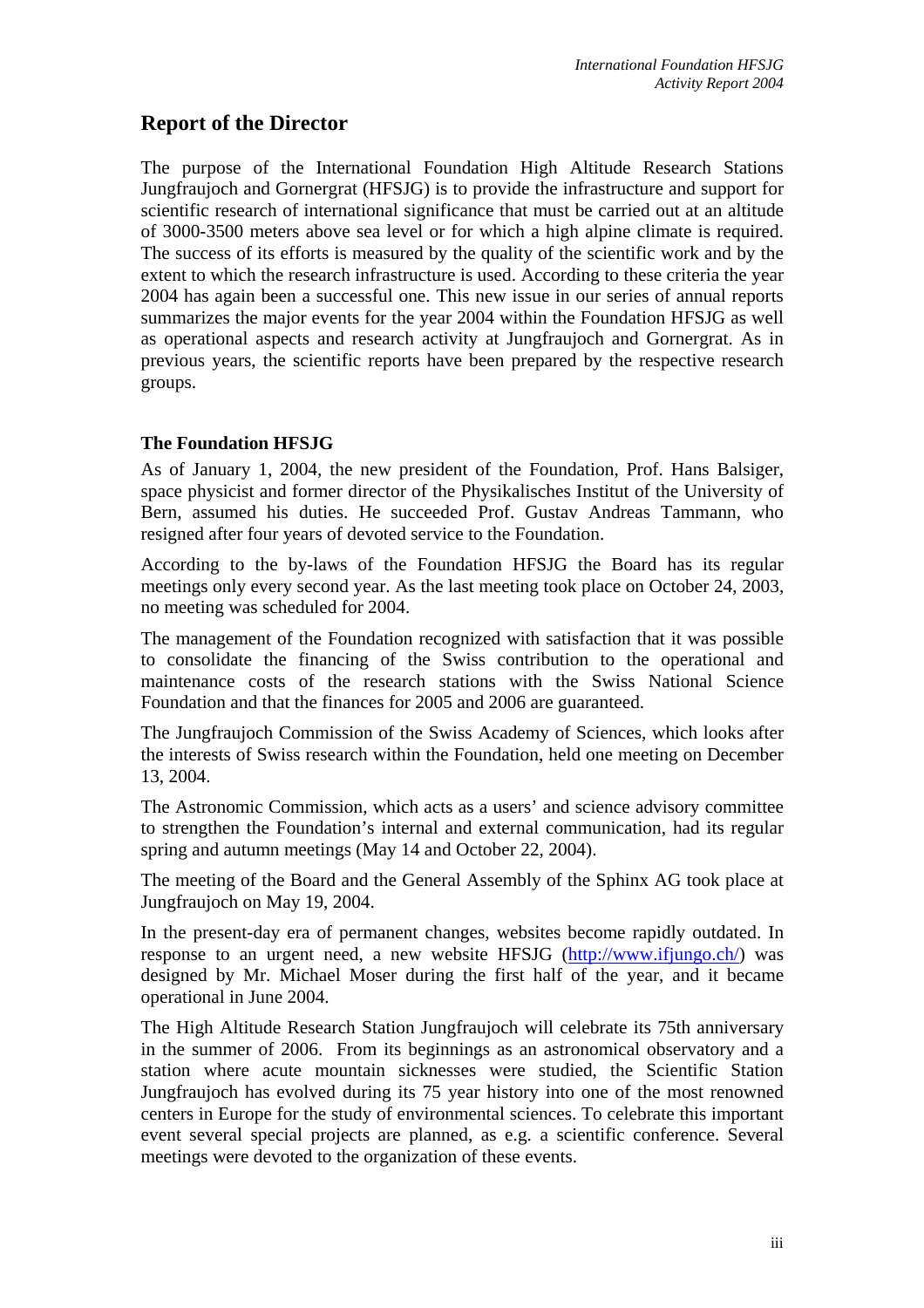### **The High Altitude Research Station Jungfraujoch**

As documented by the individual reports and the lists and statistics, the High Altitude Research Station Jungfraujoch continued to be a place of exceptionally lively and exciting research. In 2004, 29 teams were active at Jungfraujoch. Among a total of 31 research projects, 20 were primarily based on automatic measurements around the clock. Seven applications for major new research projects were approved.

With the exception of Italy (two Italian groups applied for research projects in 2005), all member countries of the Foundation benefited from the excellent research conditions (Figure 1). By number of projects, Germany was the second largest user after Switzerland. Scientists spent a total of 976 person-working days at Jungfraujoch. As shown in Figure 2, this number corresponds to the long-term average. Figure 3 illustrates the relative number of person-working days for 2004 by country. Leading in presence at Jungfraujoch were the Institut d'Astrophysique et Géophysique de l'Université de Liège, the Paul Scherrer Institut, the School of Earth, Atmospheric and Environmental Sciences, University of Manchester, the Institut für Troposphärenforschung and the Max-Planck-Institut für Chemie, Mainz (Cloud Aerosol Characterisation Experiment 3, CLACE 3). Complementing the automatic meteorological measurements, our custodians continued the daily weather observations for the Federal Office of Meteorology and Climatology (MeteoSwiss). The custodians also provide the updates for the internet weather report of the Jungfraubahn.



*Figure 1: Number of research projects at the High Altitude Research Station Jungfraujoch by country.* 

The extensive research conducted at Jungfraujoch during 2004 resulted in 110 scientific publications, conference contributions, and data reports. It is noteworthy that young and in particular young women scientists are playing an increasingly active role. In 2004, five Ph.D. theses were based on work conducted at Jungfraujoch.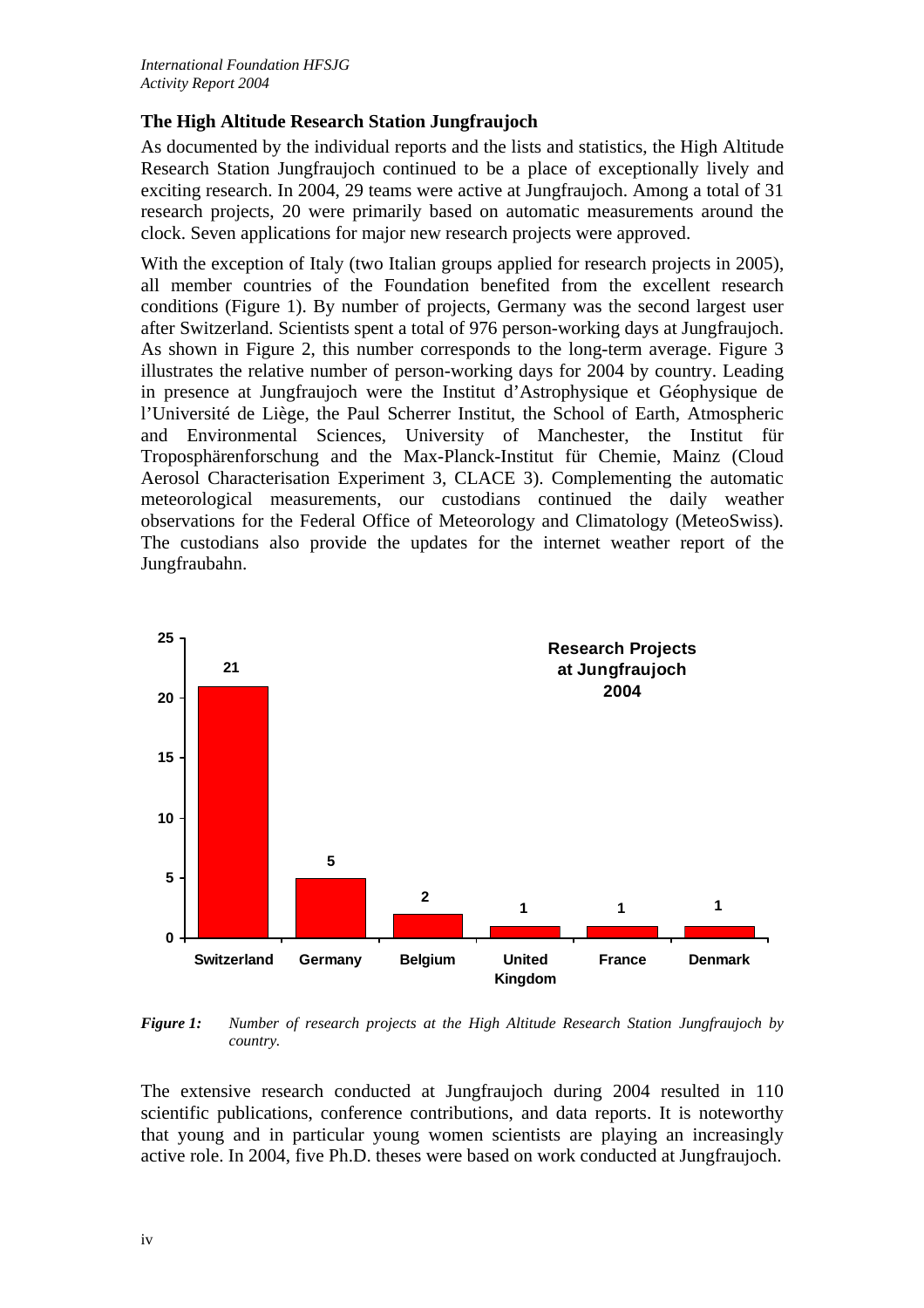

*Figure 2: Number of working days spent by scientists at the High Altitude Research Station Jungfraujoch during the past years.* 



*Figure 3: Relative number of person-working days at the High Altitude Research Station Jungfraujoch by country.* 

Due to the unique location and the unspoiled environment as well as the quality of the scientific work, Jungfraujoch has maintained its role as a center for environmental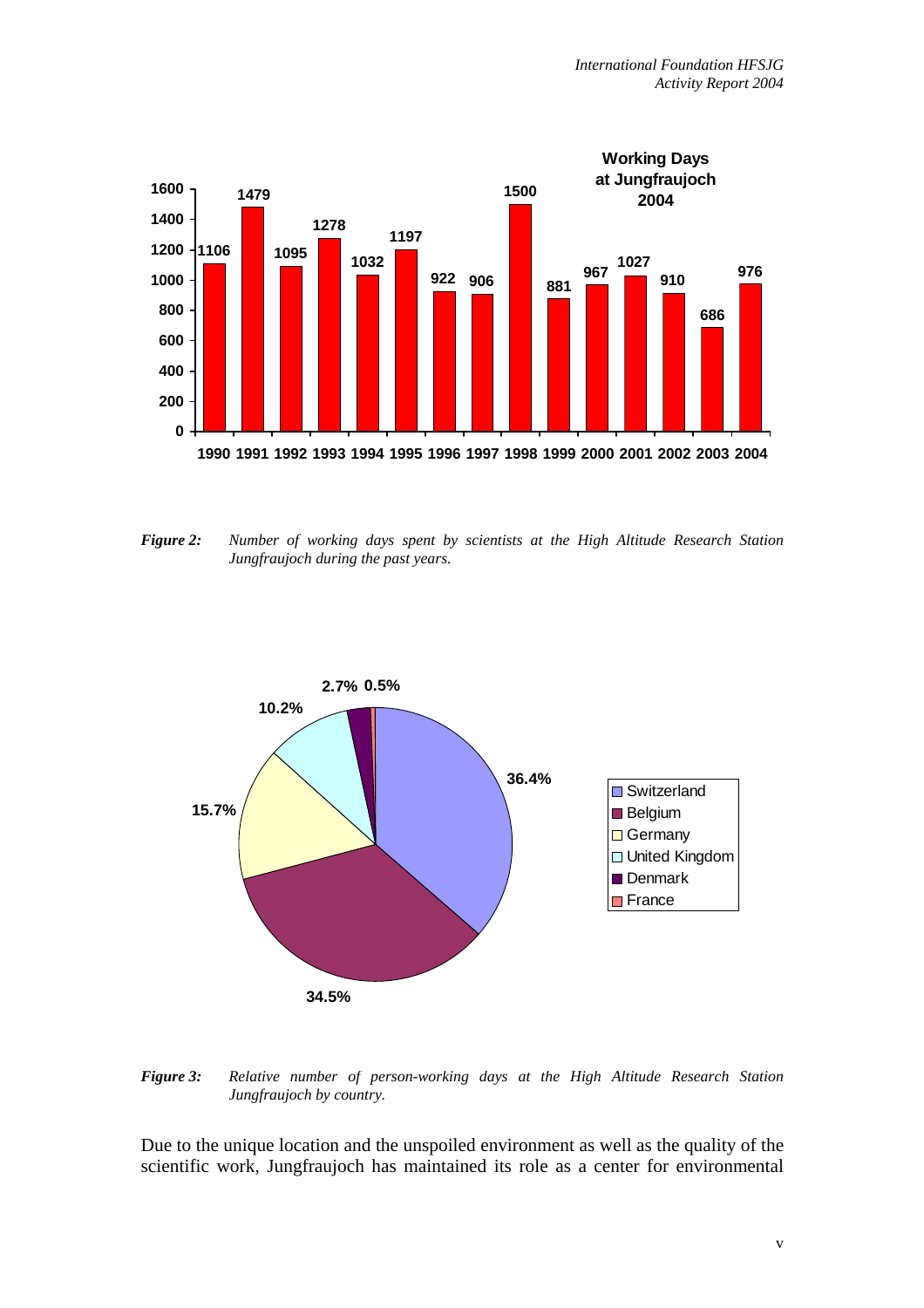research. The site plays a significant role in a number of nationally and internationally coordinated research programs. Jungfraujoch is a key station in the following major networks:

| <b>NDSC</b>     | Network for the Detection of Stratospheric Change          |
|-----------------|------------------------------------------------------------|
|                 | <b>Primary Site</b>                                        |
| <b>GAW</b>      | Global Atmosphere Watch                                    |
|                 | An application has been submitted to the World             |
|                 | Meteorological Organization WMO for the certification of   |
|                 | Jungfraujoch as a global GAW station (positive decision in |
|                 | February 2005)                                             |
| <b>SOGE</b>     | System for Observation of Halogenated Greenhouse Gases     |
|                 | in Europe                                                  |
| <b>EARLINET</b> | European Aerosol Research Lidar Network                    |
| <b>CHARM</b>    | <b>Swiss Atmospheric Radiation Monitoring Program</b>      |
| <b>ANETZ</b>    | <b>Automatic Measuring Network of MeteoSwiss</b>           |
| <b>RADAIR</b>   | <b>Swiss Automatic Network for Air Radioactivity</b>       |
|                 | Monitoring                                                 |
| <b>NADAM</b>    | Netz für automatische Dosis-Alarmierung und -Meldung       |
| <b>NABEL</b>    | Nationales Beobachtungsnetz für Luftfremdstoffe            |
|                 | (National Air Pollution Monitoring Network)                |
| <b>ASRB</b>     | <b>Alpine Surface Radiation Budget Network</b>             |
| <b>AGNES</b>    | <b>Automated GPS Network for Switzerland</b>               |
| CarboEuro-IP    | Assessment of the European Terrestrial Carbon Balance      |
| <b>TOUGH</b>    | Targeting Optimal Use of GPS Humidity                      |
| VITA            | Varves, Ice cores, and Tree rings – Archives with annual   |
|                 | resolution                                                 |

Jungfraujoch, however, is not only a center for atmospheric and environmental research. The high alpine surroundings are of equal importance, as demonstrated e.g. by the research project conducted by the Swiss Federal Institute of Technology, Laboratory of Hydraulics, Hydrology and Glaciology, Zürich (permafrost temperature monitoring in alpine rock walls). These long-term temperature measurements are of utmost importance for the evaluation of the consequences of the general warming to the high alpine environment in general but in particular for the region of the UNESCO World Heritage Jungfrau-Aletsch-Bietschhorn (JAB). As in previous years, the extraction of climate information from archives within the JAB was again the goal of ice drilling campaigns in the Fiescherhorn/Jungfraujoch area conducted by a joint team of the University of Bern, Laboratory for Radio- and Environmental Chemistry, and the Paul Scherrer Institute within the NCCR Climate project VITA (NCCR Climate: National Centre of Competence in Research on Climate; VITA: Varves, Ice cores, and Tree rings - Archives with annual resolution).

Material sciences are a further topic where the high altitude site Jungfraujoch is becoming increasingly important. During 2004, several experiments were conducted addressing the problem of soft errors on electronic devices due to cosmic rays.

As stated in previous reports, the role of the Research Station Jungfraujoch within the new UNESCO World Heritage Jungfrau-Aletsch-Bietschhorn, JAB, has yet to be defined in detail. In 2004, the President and Director HFSJG participated at a coordination meeting, and the Foundation contributed to the management plan of JAB, making suggestions for the implementation of research.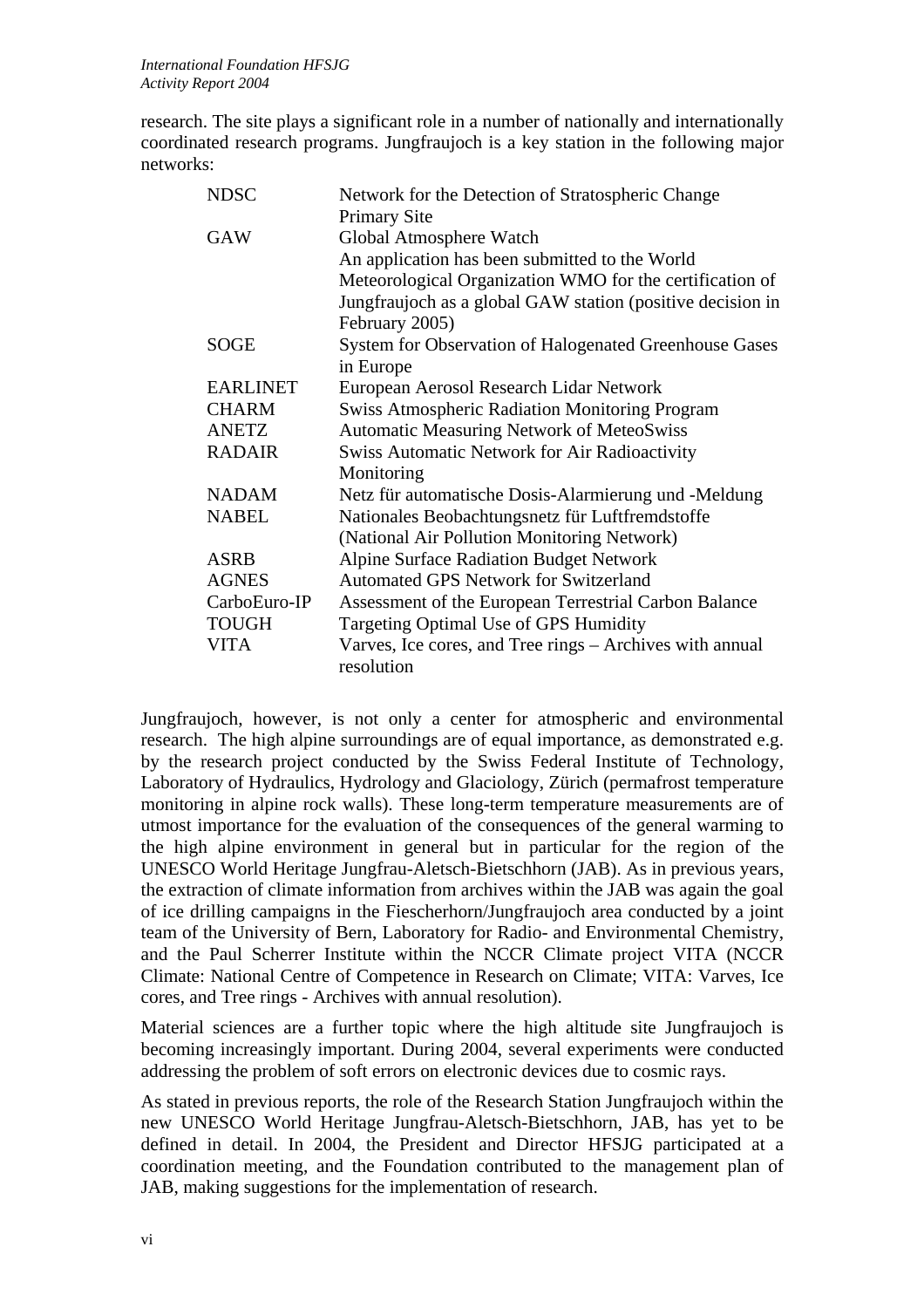The Research Station, the scientific activity, and the unique environment of the UNESCO World Heritage Jungfrau-Aletsch-Bietschhorn attracted a number of visitors throughout the year. Several organizations initiated meetings of national and international scientific committees in the Jungfrau region and combined these meetings with an excursion to Jungfraujoch, e.g.

- Technical Personnel Jungfraubahn (March 12, 2004)
- Lawrence Springborg, Opposition Leader in Parliament in Queensland, Australia, on visit at the Australian Embassy in Berlin (March 23, 2004)
- SIBAE-BASIN (Stable Isotopes in Biospheric-Atmospheric Exchange), Interlaken (April 4, 2004)
- Ariane Film "Ultima Thule" (April 24-30, 2004)
- Dr. Trevor J. Stocki, Comprehensive Test Ban Treaty, Radiation Protection Buro, Canada (May 16, 2004)
- Dr. Noman Fazal Qadir, Chief Executive and Joint Secretary ARUP, Islamabad, Pakistan (June 12, 2004)
- FREETEX-Meeting (Dr. Evi Schüpbach, June 17, 2004)
- Young Atmospheric Scientists Workshop, Interlaken (Dr. Evi Schüpbach, July 20, 2004)
- H.E. Simon Featherstone, British Ambassador to Switzerland, and Dr. Phyllis Starkey, member of Parliament
- DEZA Bern, Chinese delegation from China Earthquake Administration (September 6, 2004)
- Federal Meteorological Commission (September 17, 2004)
- Workshop "Computational Astrophysics" Wengen (September 30, 2004)
- Workshop "Mountain Glaciers and Society", Wengen (October 9, 2004)
- Energie Wasser Bern, Direktion (October 15, 2004)
- Einstein-Gesellschaft Bern (October 16, 2004)
- International Workshop on Beam Orbit Stabilization, PSI (December 9, 2004)

The administration HFSJG also received a number of requests for visits to the Research Station from representatives of news media and non-scientific groups. Thanks to the help of the researchers and the custodians more than 80 visits could be realized, and all were extremely well received. Life in the mountains, the high alpine environment, and the research activity were reflected in about 30 contributions in the news (for details please see Publication List in this Activity Report). The scenery of the Jungfraujoch and the scientific station also served as a location for the movie "Ultima Thule" by the Swiss author and producer Hans-Ulrich Schlumpf and his team.

In order to provide the researchers with optimal working conditions, continuous effort is made to keep the environment clean and the infrastructure in good condition. As in previous years, several coordination discussions took place with the management of the Jungfraubahnen. The annual coordination meeting at Jungfraujoch, a platform for the discussion of such items, took place on October 26, 2004, and was attended by the Director HFSJG and Mr. Fischer. Prime topics from our point of view were measures to avoid or minimize disturbances of the scientific measurements by emissions in connection with ongoing and planned construction work or by apparatus defects. A few disturbing emissions were eliminated promptly. The continuous support by Mr. Andreas Wyss, chief of technical services and maintenance division of the Jungfraubahnen at Jungfraujoch, and his team is gratefully acknowledged.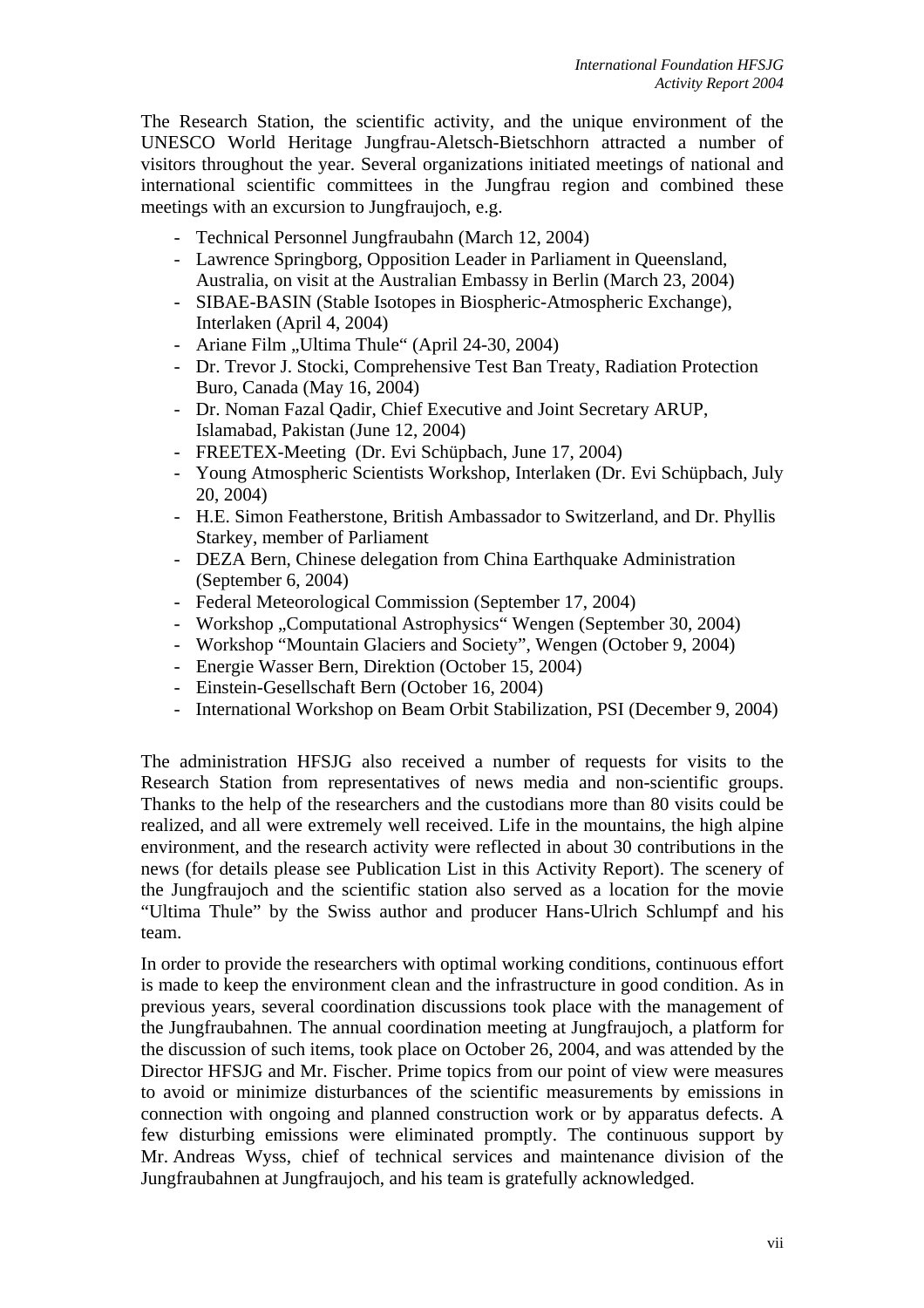Maintenance work on the infrastructure of the Research Station included completion of repainting the researchers' kitchen area and the staircase. In the library, the old carpet was taken out and the wooden floor was refurbished. A major item was the renovation of the elevator in the scientific station, installing new steering electronics and adapting it to modern safety standards. A safety audit in particular in view of the handling and storage of gases and gas bottles was ordered by the Director and conducted by an expert of the Swiss Accident Insurance Fund, SUVA. A much faster connection of the scientific station to the Internet could be initiated thanks to the support of the management of the Jungfraubahnen and the technical assistance of the Division for Information Services (Informatikdienste) of the University of Bern (broadband Internet access was finally operational in January 2005).

On two occasions, Mrs. Therese Staub and Mr. Hansruedi Staub, former custodians, replaced Mrs. Joan Fischer and Mr. Martin Fischer during a period when Mr. Fischer was not able to go to Jungfraujoch after surgery.

#### **The High Altitude Research Station Gornergrat**

Due to its unique location, its clean environment, and the good infrastructure, the High Altitude Research Station Gornergrat, which includes the two astronomical observatories Gornergrat South and Gornergrat North as well as a container laboratory, continued to serve as an excellent basis for astrophysical research.

The Astronomical Observatory Gornergrat North is subleased to the Italian Consiglio Nazionale delle Ricerche (CNR). It is equipped with a 1.5m Cassegrain-Infrared (IR) Telescope (TIRGO). The telescope and related instrumentation are run by the Istituto di Radioastronomia (IRA-[CNR](http://www.arcetri.astro.it/irlab/cnr/cnr.html)), sezione di Firenze, with the assistance of the [Osservatorio Astrofisico di Arcetri](http://www.arcetri.astro.it/) and the [Dipartimento di Astronomia e Scienza](http://www.arcetri.astro.it/Dipartimento)  [dello Spazio](http://www.arcetri.astro.it/Dipartimento) of the [Università di Firenze](http://www.unifi.it/). In the near-infrared wavelength range (1-2.5 micron) both images and spectra can be obtained by the camera ARNICA, while the camera TIRCAM2 allows observations in the mid-IR regime (3-20 micron). During 2004 TIRGO had a reduced activity as, during the last months, ARNICA was used as a test instrument for the construction of the Large Binocular Telescope. Also, the Foundation HFSJG was informed by Prof. Gianni Tofani that due to financial problems it would be appreciated if a partner could be found to share operation costs of the observatory Gornergrat North.

The Observatory Gornergrat South is subleased to the Universität zu Köln. Here, the I. Physikalisches Institut der Universität zu Köln has installed the 3m radio telescope KOSMA (Kölner Observatorium für Submillimeter und Millimeter Astronomie). The central topic of the research with KOSMA is the spectrally resolved observation of the global distribution of interstellar matter in the Milky Way and nearby external galaxies, using the important mm-, submm-lines of CO, and atomic carbon. The most advanced technical equipment combined with the excellent observing conditions at Gornergrat allow astronomical observations up to the highest frequencies accessible to ground-based instruments.

Both instruments at Gornergrat are accessible to guest investigators. In 2004, scientists from 13 European and non-European research institutions spent a total of 748 person-working days at the astronomical observatories at Gornergrat (Figures 4 and 5).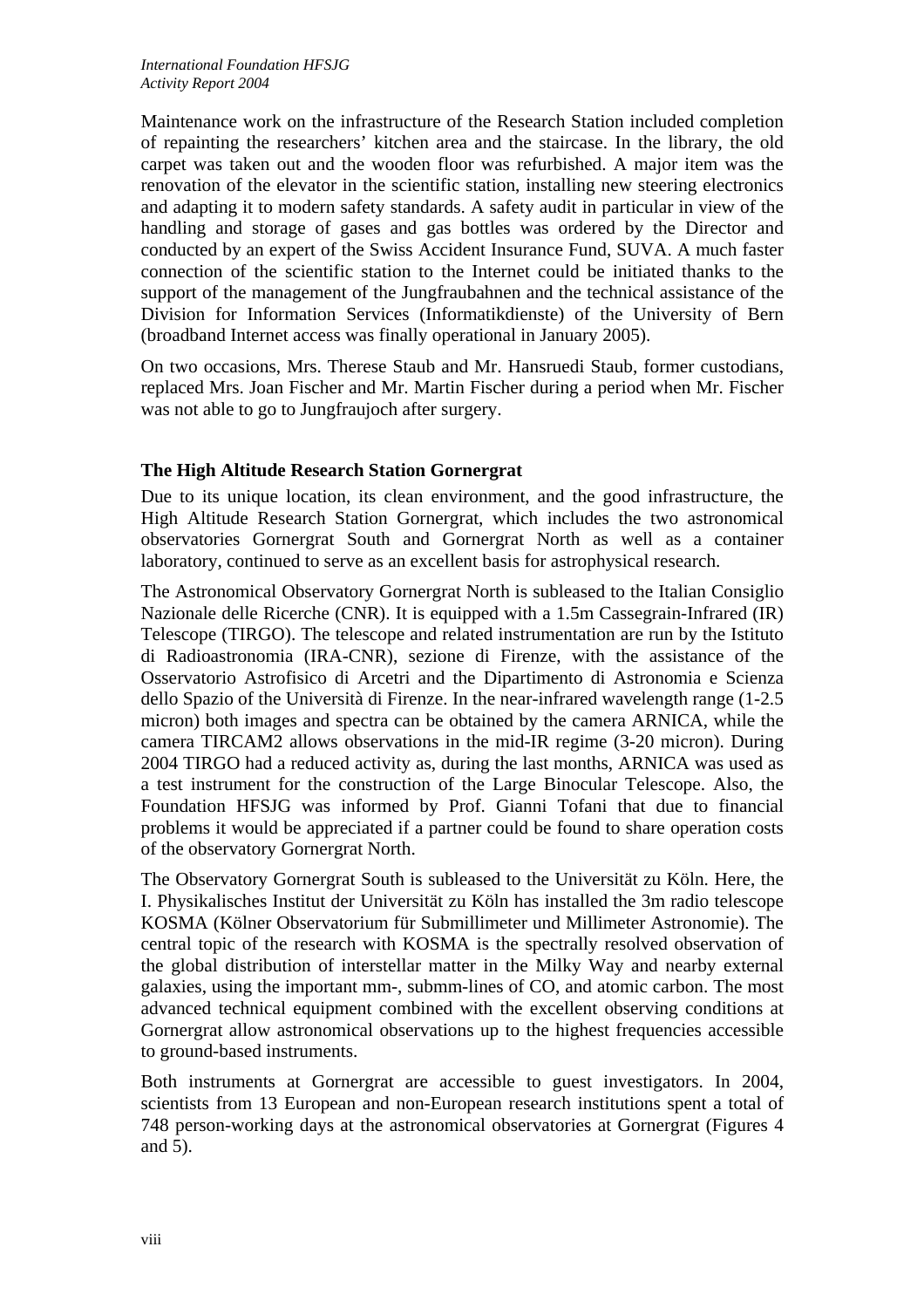

*Figure 4: Statistics of the person-working days at the Astronomical Observatory Gornergrat North.* 



*Figure 5: Statistics of the person-working days at the Astronomical Observatory Gornergrat South.* 

The Institute of Applied Physics of the University of Bern continued its collaboration with the KOSMA team to investigate the spectral development of the radio emission and electron distribution during the acceleration and thermal phase of solar flares. The exciting recordings of the exceptional flare on October 19, 2003, were analysed, and a novel 210 GHz multibeam receiver was developed.

Since 1998, the Space Research and Planetary Sciences Division of the University of Bern has been operating a solar neutron telescope (SONTEL) on the Belvedere plateau. This detector is the European cornerstone of a worldwide network initiated by the Solar-Terrestrial Environment Laboratory of the Nagoya University for the study of high-energy neutrons produced in energetic processes at the Sun. In the absence of enhanced solar activity, analysis of the extremely energetic solar eruptions during the October/November 2003 time period was continued, yielding new insight about solar-terrestrial effects.

The scientific work at Gornergrat during the past year resulted in about 10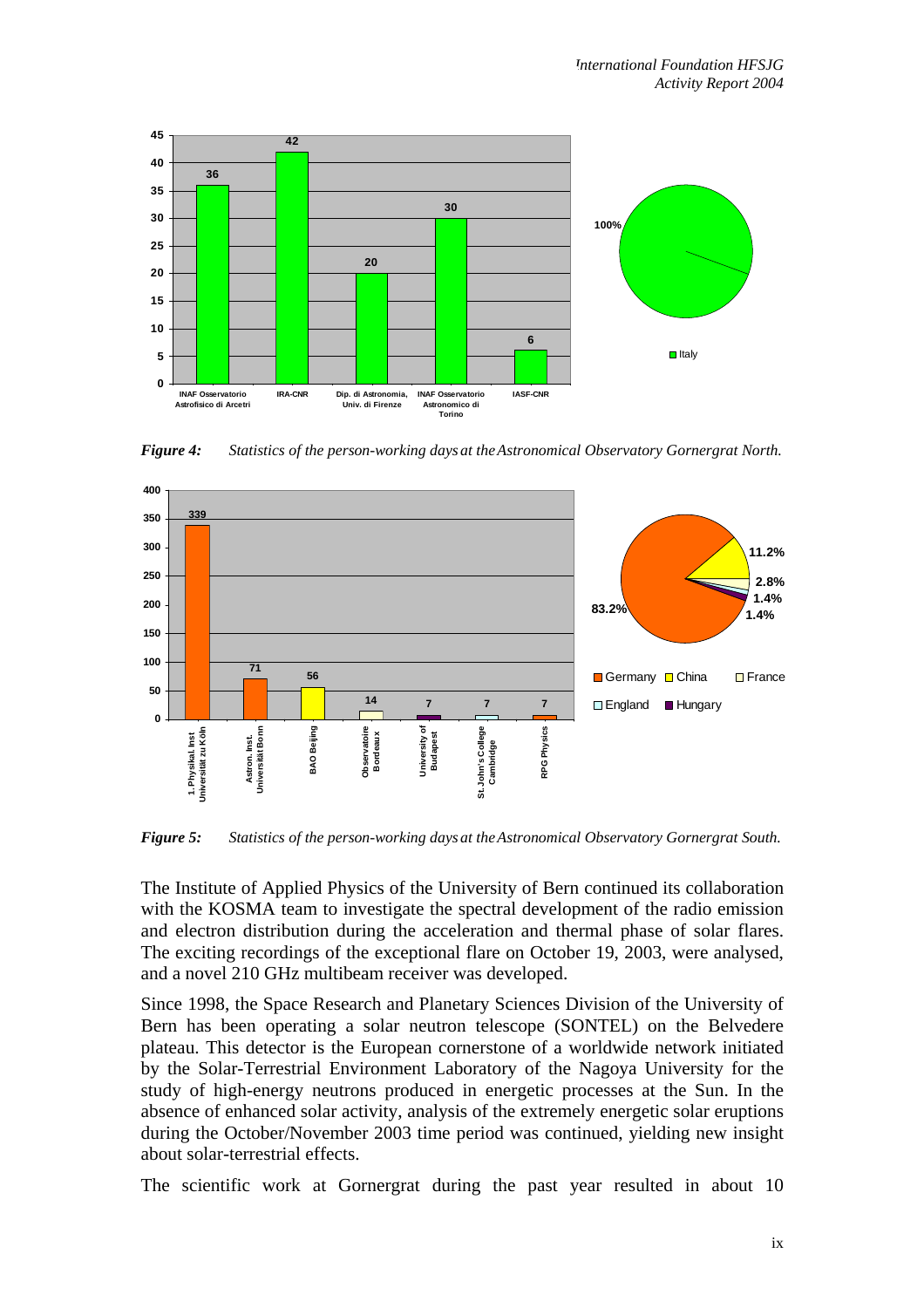publications (one Ph.D. thesis). Details of the activity during 2004 can be found in the individual reports.

An extremely important help for the successful scientific work done at Gornergrat is the continued support provided by the Burgergemeinde Zermatt as the owner of the Gornergrat Kulm Hotel, by the Gornergratbahn, and locally by Mrs. Marianne Schwall and Mr. Uli Schwall as the director of the Kulm Hotel, and his crew.

On April 15, 2004, the President and Director HFSJG were briefed in Zermatt by Mr. René Bayard and Mr. Fernando Clemenz about plans of the Gornergrat-Monte Rosa-Bahnen and the Burgergemeinde Zermatt to do major construction work at Gornergrat, in particular at the Hotel Restaurant Kulm Gornergrat. It became obvious that the North Tower with the TIRGO observatory would be seriously affected. During a second meeting in Bern on December 9, 2004, we then learned that the consequences for the South Observatory would be much more severe than previously anticipated, and that work was planned to start as early as April 2005. Over new year 2004/2005 time was therefore devoted to contacting our partners from the Italian Consiglio Nazionale delle Ricerche (CNR) and the I. Physikalisches Institut der Universität zu Köln to negotiate how to cope with the far-reaching consequences of this situation for the operation of the two observatories not only in 2005, but also in the future. We are confident that in open discussions among all partners involved good solutions will be found to keep Gornergrat as an attractive site both for science and tourism.

#### **Summary and Acknowledgements**

As documented by the individual activity reports, the large number of publications, and the feedback from meetings, scientific work at the High Altitude Research Stations Jungfraujoch and Gornergrat during the report period 2004 continued to be extensive and of high international standard. Due to the unique observational and measuring conditions, the Jungfraujoch station has maintained its position as a key station in a number of European and global measuring networks for climate and environmental studies. For the same reasons, Gornergrat continues to be a center for astronomical and astrophysical research. The Foundation HFSJG therefore confirmed its role as a provider of excellent research infrastructure. The hard work and the efforts of all who contributed to this success are highly appreciated and gratefully acknowledged. We also thank all members of the Foundation and their representatives for their support. In particular, we thank the Swiss National Science Foundation for the most significant funding of the Swiss contribution, and in particular Prof. Albert Matter (President Division II), [Dr. Paul Burkhard](mailto:pburkhard@snf.ch) (Head secretariat Division II), and [Dr. Jean-Bernard Weber](mailto:jbweber@snf.ch) (Head Coordination and Interdivisional Tasks), for the excellent and benevolent collaboration.

Operation of the High Altitude Research Stations Jungfraujoch and Gornergrat would not be possible without the help and support of many individuals and organizations.

For the Jungfraujoch station, our thanks go to our custodians, Mr. and Mrs. Fischer, Mr. and Mrs. Hemund. With their devotion to duty, their competence, and their ability to create a comfortable atmosphere in the station, they are providing the basis for all scientists to do good research work. A special thanks goes to the Jungfrau Railway Holding Ltd and to the Jungfrau Railways. Without their goodwill and their substantial help the Research Station at Jungfraujoch could hardly be operated. Both